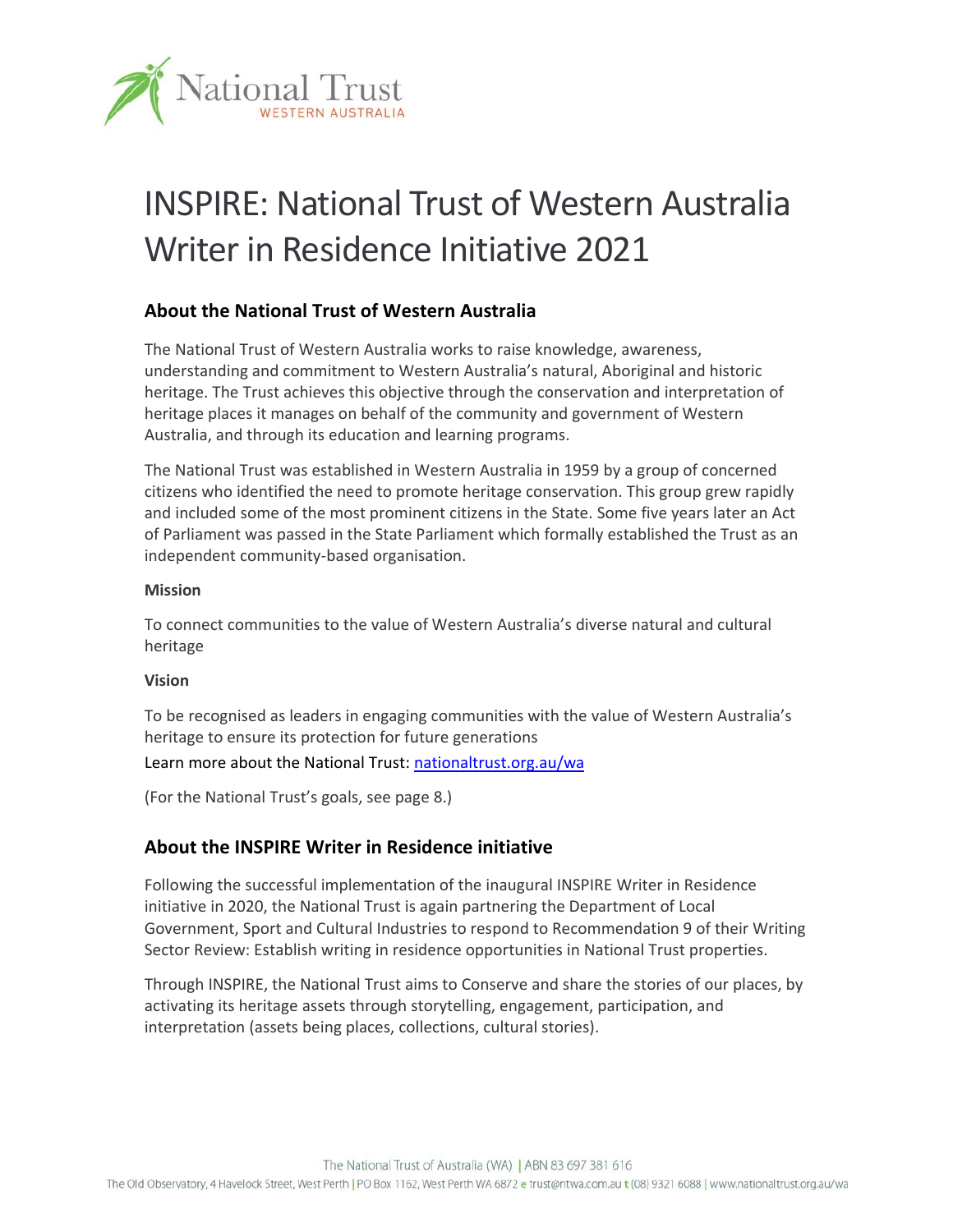INSPIRE is an exciting opportunity for Western Australian writers to undertake a residency in one of five National Trust properties in the Perth metropolitan area.

The initiative is open and responsive to writers' needs, inclusive of emerging and established writers, and recognises the breadth of storytelling and writing genres Western Australia is known for.

The benefits of the residency centre on opportunities for research, creative and professional development, encouraging excellence in writing and nurturing connections with potential publishers.

The residency is intended to INSPIRE the writer through the locations, heritage and surroundings; a unique immersion in rich cultural, historical memories, stories and artefacts of each heritage site, to act as a springboard for creative responses. It is not expected that the writer will develop literal interpretation or concepts of the historical legacy of the sites and families that lived there. The National Trust is interested in writers adding to the understanding of the sites and /or Western Australia's heritage more generally, through a contemporary lens, the sociological impacts of the place on the surrounding population, on industry development, on the way people's lives changed, and the lessons that have far reaching impacts on today's Western Australia. Most importantly, the National Trust is interested in engaging ideas, values and stories that open the public's eyes to who we are today, as West Australians.

The residencies will be up to three weeks (15 days) in length and a stipend of \$5000 will be paid to each writer for this period. The National Trust will negotiate how the writer wishes to undertake the 15 days, whether in a full‐time three‐week block or divided on a part‐time basis across a longer timeframe. The timing of the residency is also negotiable, whether the writer is available at different times of the day, or wishes to experience the residencies' location at night. Please note, only one of the heritage sites offered in this initiative provides live‐in accommodation (Curtin Family Home in Cottesloe).

We ask that the writer engage with the public and/or community of interest to consult, research, present or demonstrate the explorations and research findings at the heritage property. The Australian Heritage Festival (AHF), held across April and May each year, is an excellent time to undertake this engagement although other opportunities may also arise. The AHF in the year following your residency would be the most appropriate time.

#### **The INSPIRE heritage locations**

#### **Woodbridge, Guildford, in Mandoon country**

Captain James Stirling took up land here in 1829. He named his property 'Woodbridge' as it reminded him of the area around the home of his wife's family in Surrey, England. Stirling had a small cottage built but spent little time there. At the end of his term as Governor in 1839, Stirling left the colony and leased the property to various tenants.

Charles Harper married Fanny de Burgh in 1879 and the following year took up a lease at Woodbridge. In 1883 land was purchased and the Harpers began the construction of a large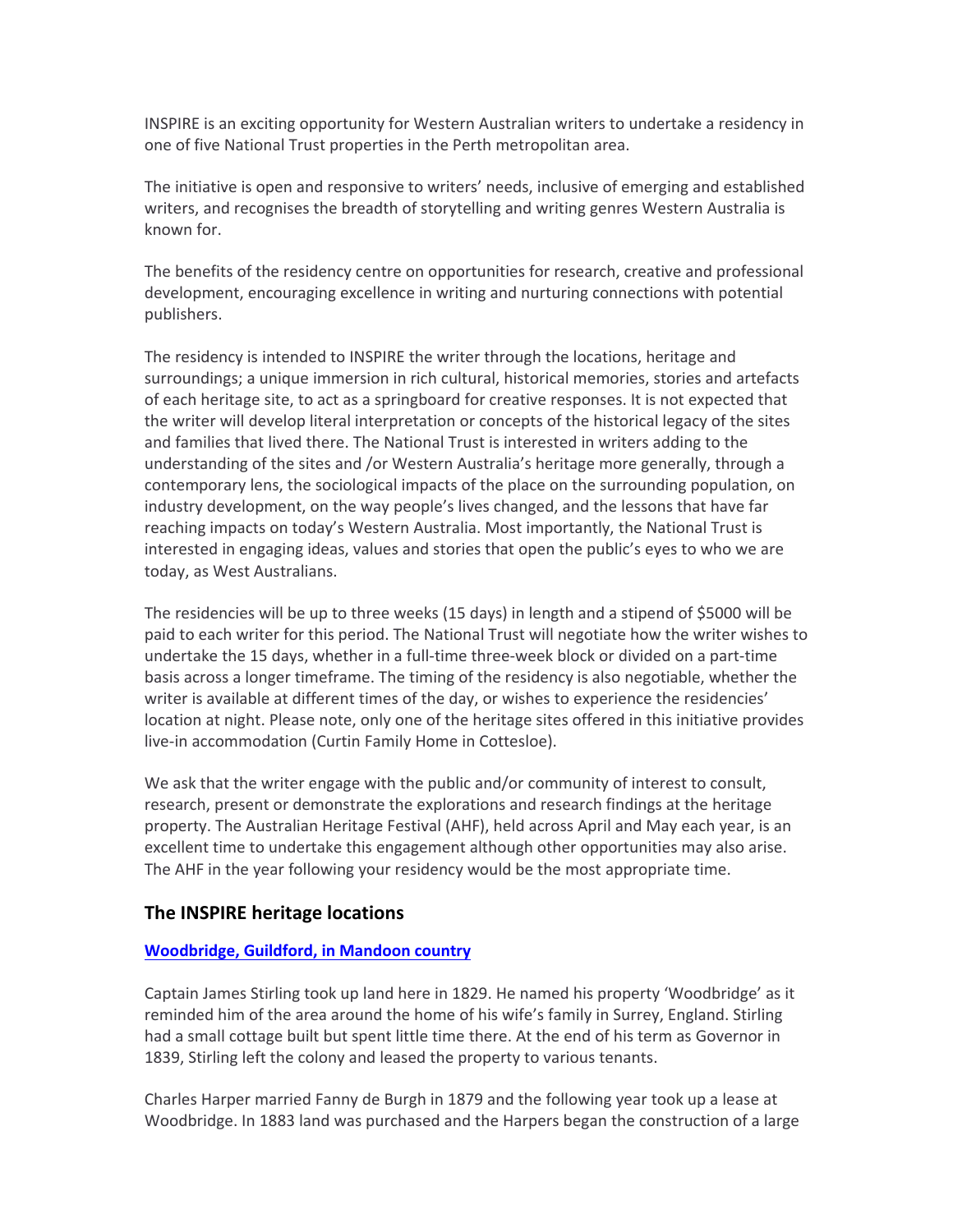family home. Two years later, Charles, Fanny, their three sons and one daughter moved into the completed house. Over the following decade three more boys and three girls were born. The family was supported by live in staff and others who came in for specific tasks.

Woodbridge supported extensive orchards of apples, pears, peaches and table grapes and there was a commercial nursery mainly stocking fruit trees and vines. Charles worked on the development of various wheat varieties, pioneered the use of artesian water for agricultural purposes, developed an inexpensive fencing system and improved pastures through the use of clover and superphosphate. Additionally, he served as a parliamentarian, was part owner of *The West Australian* newspaper and started *The Western Mail.*

In 1895 Charles established a school in the house for his children and those of neighbours. A small single storied school building was erected in 1900. It was purchased a decade later by the Church of England and went on to become what is now Guildford Grammar School. For twenty years from 1921 the house operated as Woodbridge House School. During the Second World War it was used as the Old Women's Home before its conversion in 1964 to an annexe for Governor Stirling Senior High School. Woodbridge was vested in the National Trust in 1968.

Residency includes access to a writing space, Wi‐Fi, basic kitchen facilities and toilet access. There is a café on site and it is close to public transport and cycle paths. The Residency space is upstairs, without lift facilities. No overnight accommodation available.

#### **Peninsula Farm, Maylands, in Wu Rut Woorat country**

Located on the banks of the Swan River off Johnson Road, Maylands, Peninsula Farm is the site of one of the first farms in the colony and the earliest residence still standing in the metropolitan area. Peninsula Farm offers a unique opportunity to explore the first years of European settlement in Western Australia. Constructed by Joseph Hardey in 1839, it was the third house he had built on Peninsula Farm, a property originally granted to him in 1830. Over the years the house was added to, expanded outwards and upwards. At the same time, the farm became smaller and smaller.

Peninsula Farm remained in the Hardey family until 1913. Joseph Hardey, and his son Richard, who took over management of the property in the late 1860s, were highly influential in the religious, business and political activities of the colony. Peninsula Farm, however, tells more than just their stories. It also tells of their wives and daughters, the women and servants who ran the house and the workers who ran the farm. It tells of farming, and how families and the young colony sustained themselves.

Residency includes access to a writing space, Wi‐Fi and basic kitchen facilities. There is access to cycle paths but limited public transport. No overnight accommodation available. There is a standard toilet available in the house, but no disability access toilet available on site.

Please note: Peninsula Farm is a very popular property for school groups and visitors, which can interrupt quiet contemplation. A schedule of excursions can be provided for the resident writer to consider.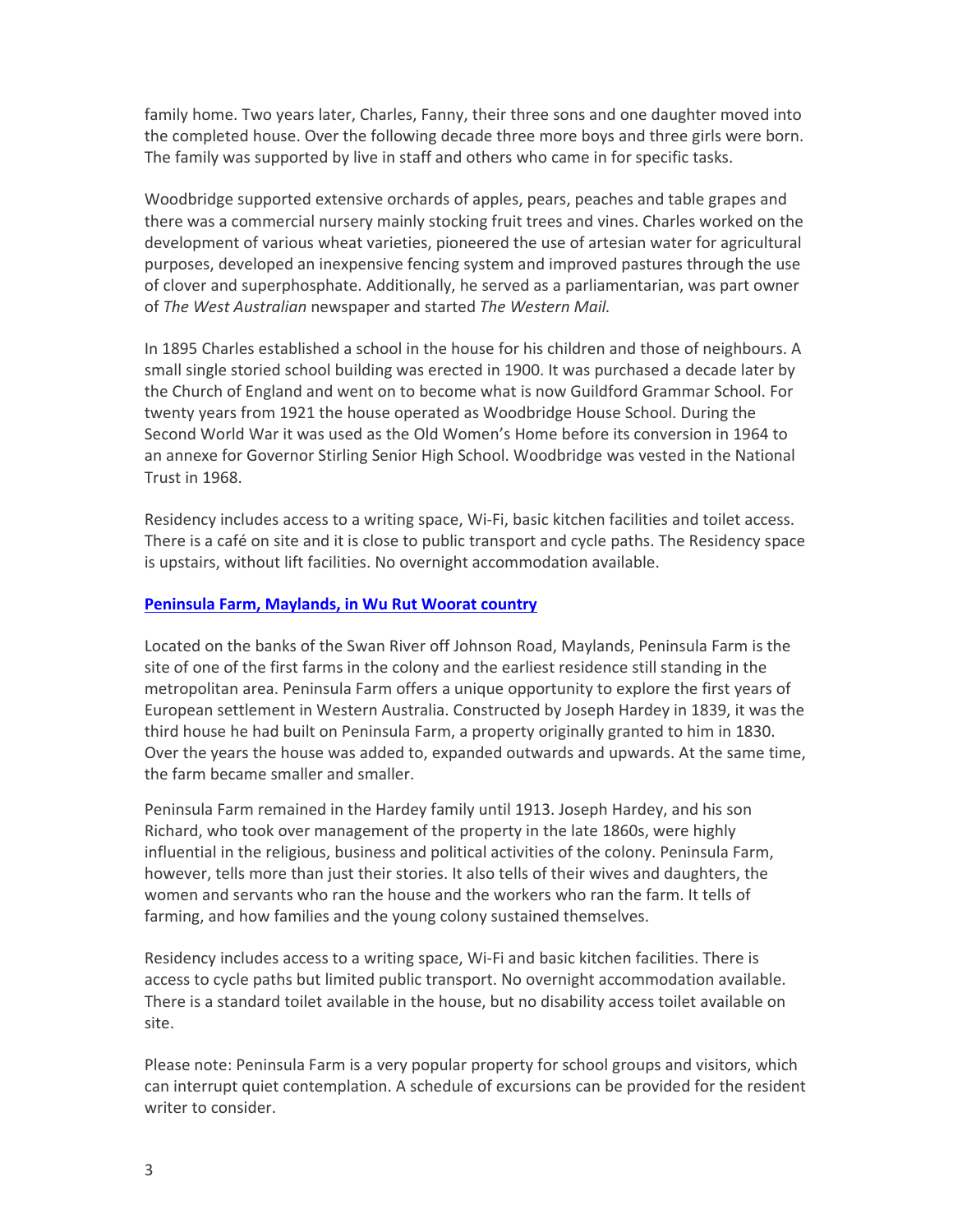#### **Samson Cottage, Fremantle, in Walyaup country**

Samson House and Cottage, along with its contents from 2 generations of the Samson family, was left to the people of Western Australia by Sir Frederick Samson. 'Fred' was elected to the Fremantle City Council in 1936 and became mayor unopposed in 1951. He remained unchallenged in that office until he retired 21 years later in 1972. His enthusiasm for the port city led to him becoming known as 'Mr Fremantle'. His legacy includes a range of industrial developments and protection and reuse of heritage buildings.

Samson House was built for Sir Frederick's father, Michael Samson, who was also Lord Mayor of Fremantle. Michael was the son Lionel Samson, one of two brothers who arrived in Western Australia aboard the Calista in 1829. They established an import export business which continues today making it one of the oldest family businesses in Australia.

Samson House, completed in 1888, is a well‐known Fremantle landmark designed by Sir Talbot Hobbs.

Residency includes access to a writing space in the small cottage in the grounds of Samson House, Wi‐Fi and basic kitchen facilities. It is close to public transport and walking distance to Fremantle. No overnight accommodation available. There are standard toilet facilities in the house, but no disability access toilet on site.

#### **East Perth Cemeteries, in Martellup country**

From the establishment of the first cemetery in 1929 to the closure of the seven cemeteries in 1899 almost all of the people who died in Perth, from the wealthy and prominent to the poor or unknown, were buried here.

Over the years more than 90 per cent of the grave headstones and markers were lost through decay, neglect or wanton destruction. The remaining 800, however, now conserved by the National Trust, offer a unique opportunity to explore Perth's early years. The headstones tell stories of bravery, tragedy, illness and accident; of success and suffering.

In the middle of the Cemeteries stands a simple Gothic chapel designed by colonial architect, Richard Roach Jewell. Built in 1871 as a mortuary chapel, St Bartholomew's became the parish church in 1888. After a period of neglect, it is still a consecrated church, used for regular church services as well as weddings and other religious events.

Originally located on the edge of town, the cemeteries today are a tranquil haven within bustling inner city East Perth.

Residency includes access to a writing space, Wi‐Fi and limited kitchen facilities (running water only at toilet block). It is close to public transport and walking distance from East Perth and the CBD. No overnight accommodation available. The writing space has limited disability access. There is a universal access toilet on site.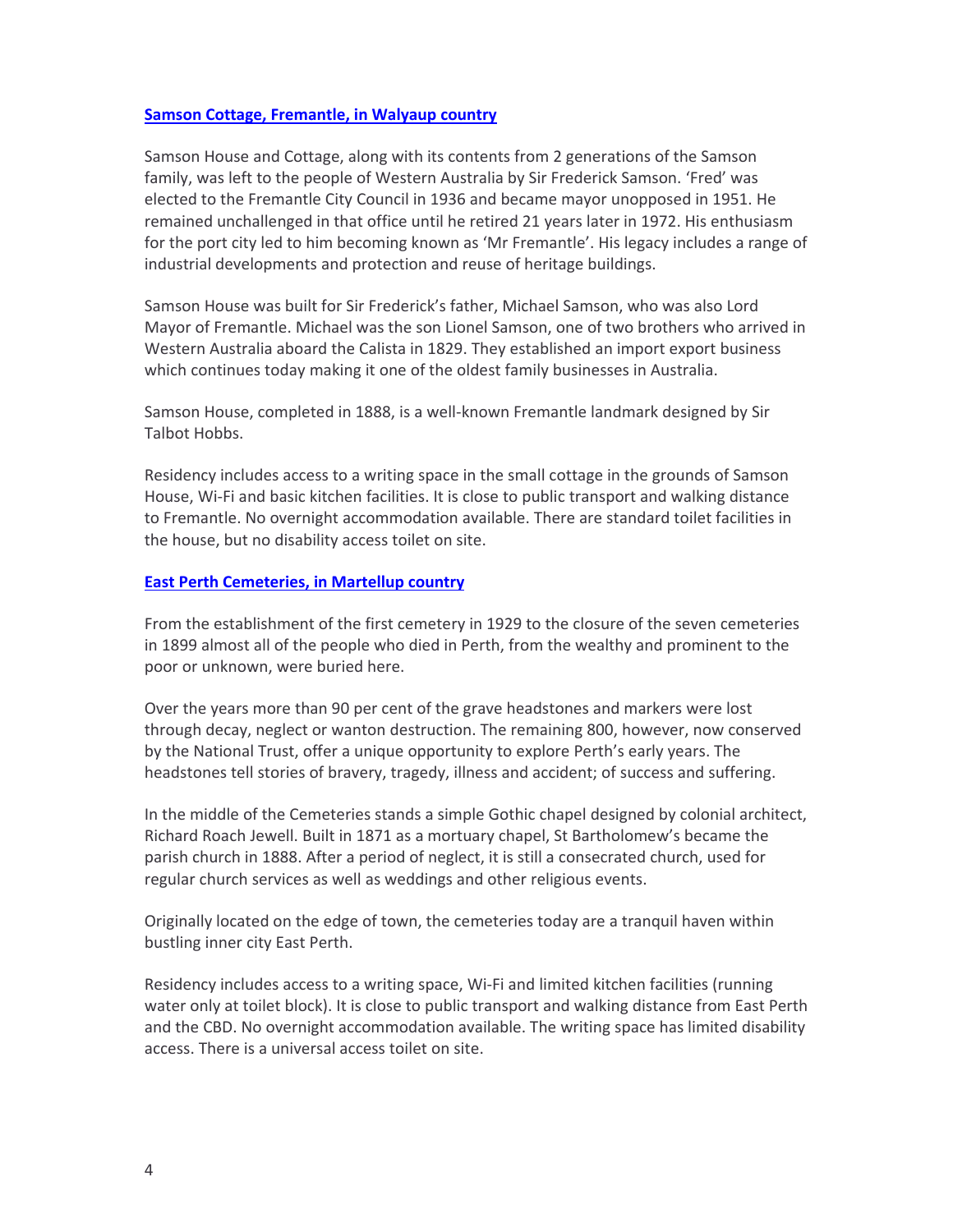#### **Curtin Family Home, Cottesloe in Whadjuk country**

John Curtin, wartime Prime Minister of Australia, and his wife Elsie built this house in 1923. Four generations of the Curtin's extended family lived in the house over the following seventy‐five years.

The house underwent major conservation and interpretation works in 2010 including restoration of the garden. Interpretation of the place included the production of a series of internal panels, a self‐guided audio tour, a booklet website and the dramatic performance season.

This National Trust project provided an exciting opportunity to focus on what is an often neglected part of John Curtin – the importance of his home life. The unassuming nature of the Jarrad Street House reflects the nature of the man and his family and helps explain his political convictions and directions for the nation during WWII.

The property has been in the care of the National Trust since 2002 and is one of only three former prime ministers' homes that are in public ownership.

Residency includes access to a writing space, Wi‐Fi and kitchen facilities. It is close to public transport and walking distance to Cottesloe township and Cottesloe Beach. Live‐in accommodation is dependent on availability: two bedrooms (one double bed and two single beds), one standard bathroom. Length of stay is negotiable (two‐three weeks), costs of rent and services covered. Access is fair but non‐wheelchair access.

## **Eligibility and Selection Criteria**

#### **Eligibility**

INSPIRE residencies are open to established and emerging Western Australian writers of non‐fiction, history, creative fiction, novels, short stories, poetry, graphic illustrators and digital creators (such as podcasts or blogs).

Collaborating writers, or small groups may apply, however, must share one stipend per residency. We encourage writers from culturally and linguistically diverse backgrounds to apply, including but not exclusive to Aboriginal and Torres Strait Islander writers.

Writers with disability are also encouraged to apply. Each heritage residency has historical physical limitations, however the National Trust will endeavour to meet your access needs.

Writers must be over 18 years of age.

**Western Australian** means someone who was born in Western Australia (and may be living outside the state), or has lived or been a resident of Western Australia for more than twelve months.

**Emerging writer status** means at least one but no more than two full length literary works published, OR have a substantial body of minor published work and be progressed on a first major work for publication. For children's and young adult writers, graphic illustrators: published three to five literary works under 20,000 words, one to two literary works over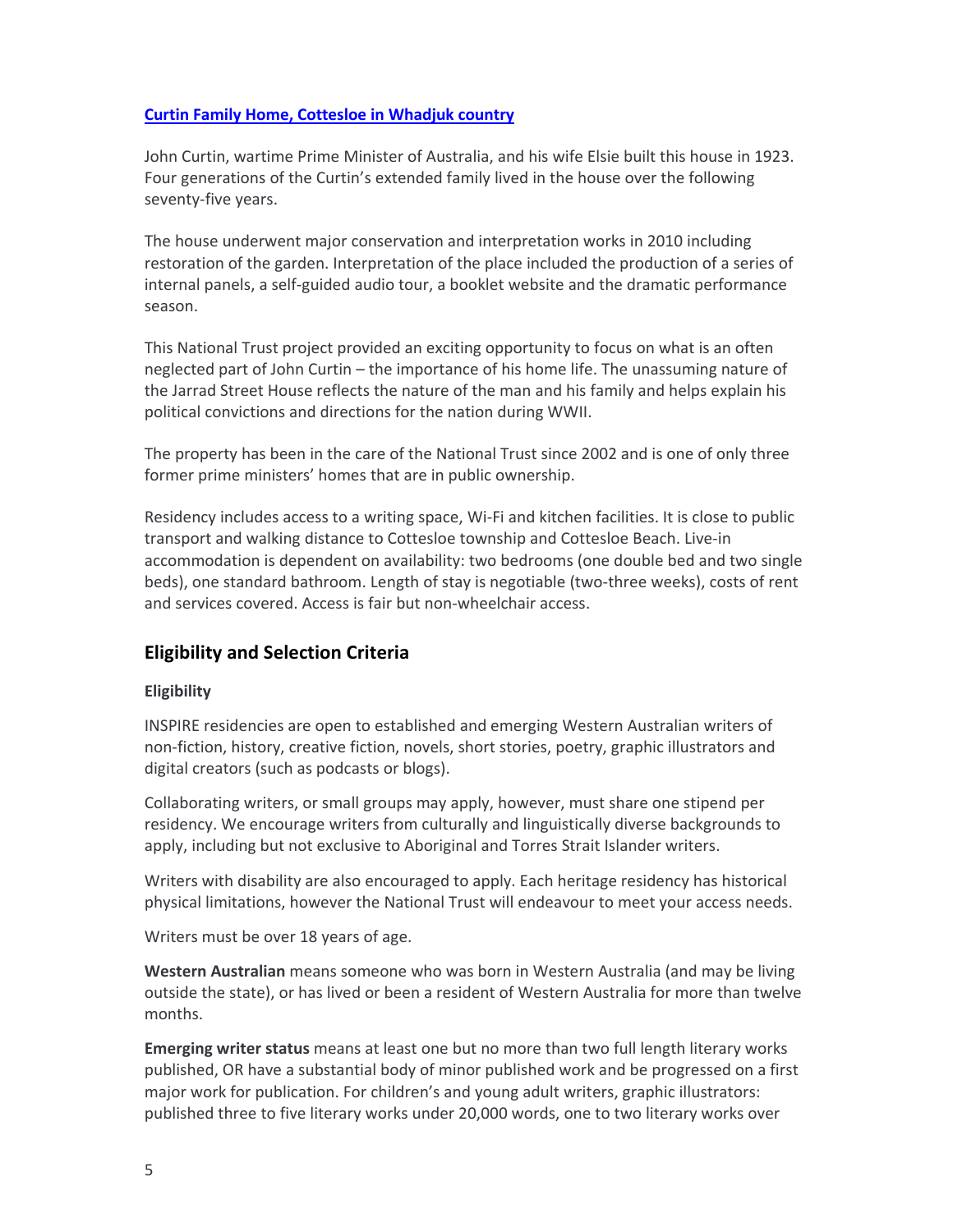20,000 words, three to five picture books. Self‐published writing and digital publication should demonstrate readership and review.

**Established writer status** means three or more full‐length works published or performed (fiction and literary non‐fiction of 30,000 words min, poetry collections of 36 pages min). For children's and young adult writers, graphic illustrators: published six or more literary works under 20,000 words, three or more literary works over 20,000 words, six or more picture books. Self‐published writing and digital publication should demonstrate readership and review.

### **Selection Criteria**

Writers will be selected for the residencies by a selection panel of highly regarded writing sector representatives. A pool of selectors will be appointed at the outset of the **INSPIRE** initiative, and a group will be convened for each selection process acknowledging any conflicts of interest that the submissions may raise.

The selection panel will assess the submissions based on the following criteria and weightings:

- **Merit:** the quality of the writing including but not limited to the craft demonstrated in story, character development, innovation in form (30 per cent).
- **Impact:** the potential impact the residency will have on the applicant's writing practice and career (20 per cent).
- **Significance**: conceptual research response to the heritage site, the potential of the opportunity to develop new contemporary Western Australian stories and literary outcomes (30 per cent).
- **Suitability:** The applicant's availability and commitment to fulfilling the residency and the community engagement outcomes (20 per cent).

# **Stipend, inclusions and exclusions and length of residency**

Most writers in residence opportunities are not paid opportunities. A writer's stipend is rare across Australia, and writers mostly pay for the residential time to retreat to a quiet space in which to research and write, and sometimes to connect with other writers, publishers and creatives.

The National Trust, through consultation with the sector, respects the profession of writing and values writers' skills and time. We acknowledge the costs involved in taking time away from paid employment, or for additional costs associated with devoting time to a residency.

INSPIRE will provide a modest stipend of \$5000 to assist writers to undertake and commit to this residency, for up to a three-week, 15-day period (full-time or part-time options are open for negotiation to suit writers' needs).

This amount also includes a fee for public presentation and/or community engagement activities at the conclusion of the residency. (Costs associated with the Curtin Family House residency will not be deducted from the \$5000 stipend).

In addition, writers will have access to the National Trust's archives for research. Volunteers are also a good research resource.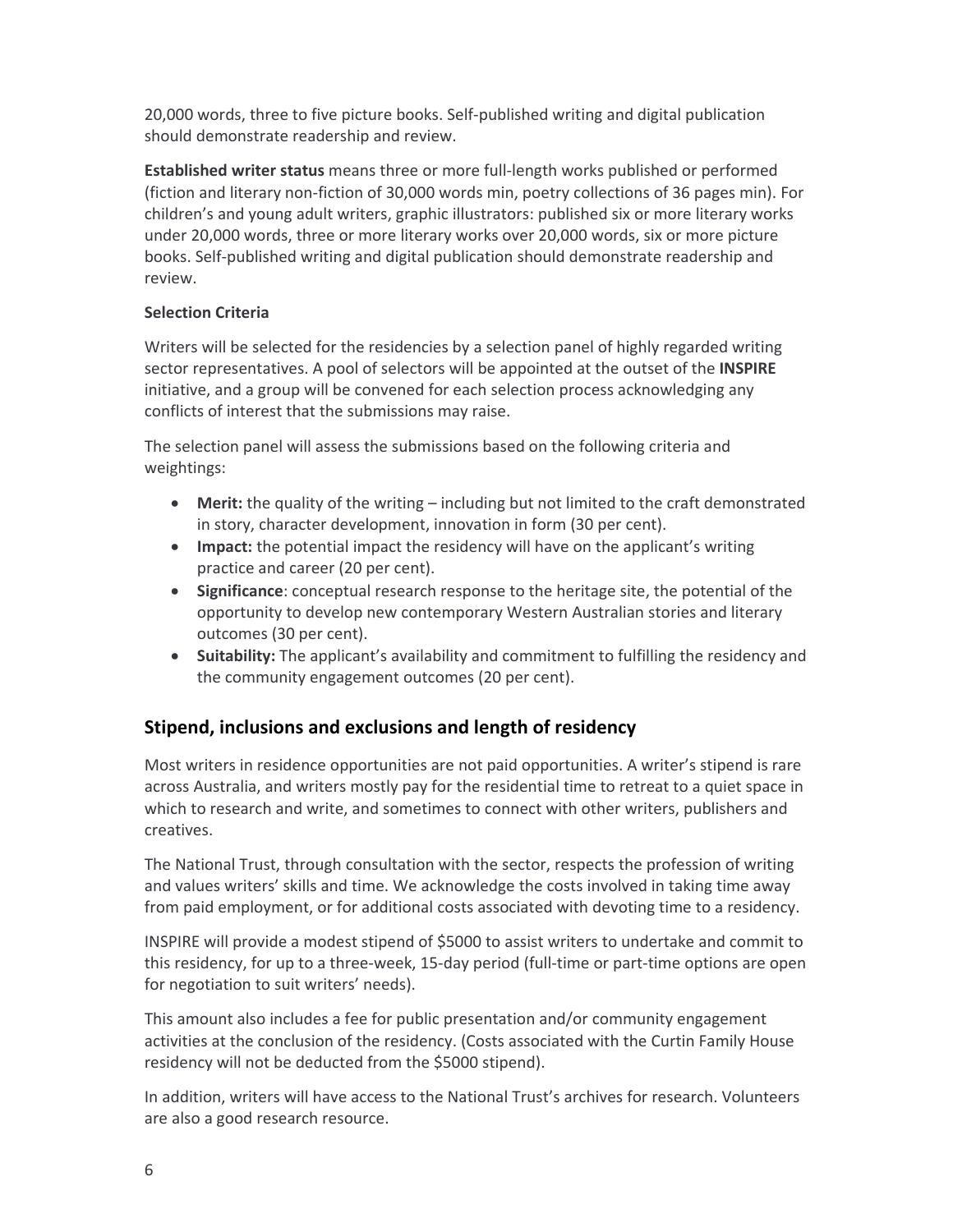The INSPIRE Writer in Residence initiative will build links to publishers such as Fremantle Press, writers centres, and professional development. The National Trust's insurance will cover writers while onsite. Costs for any necessary police clearances / working with children checks that may need to be provided can also covered.

The initiative does not provide for travel costs or food, and the writer must provide their own laptop and phone.

## **Application and support material**

Application to INSPIRE Writer in Residence is online, through the link on the National Trust's website at nationaltrust.org.au/initiatives/inspire-writer-in-residence-initiative-2021.

Applications may be made by the writer, or collaborating writers directly, or by nomination from a publisher, academic, supervisor etc.

Applicants are asked to provide the following support material:

- Merit: Examples of work: maximum 10,000 words.
- Writer's statement in response to the criteria:
	- o Impact: Up to one A4 page on the impact the residency would have on the writer's career.
	- o Significance: Up to one A4 page outlining the conceptual response / research interest connected to the heritage site/s chosen.
	- o Suitability: Indication of two prioritised heritage sites for residency; potential dates and timeframes for the residency to be undertaken, indication of willingness to complete the community engagement aspects, including provision or willingness to provide a police clearance and/or Working with Children Check where relevant.

## **Closing dates and timelines**

Applications for residencies in 2021 will close Monday 19 April 2021. Applications will be accepted electronically only and received by 11.59pm.

Applicants will be notified in early May 2021.

Upon notification, successful writers will be invited to a familiarisation briefing with the National Trust to introduce writers to the archive systems and research capabilities, program expectations, and an on‐site induction will be necessary to introduce the heritage sites, set up work spaces, meet volunteers and staffing, familiarise with security, local and emergency contacts, evacuation procedures etc.

The five residencies will take place between June and September 2021.

At completion, writers will be required to complete an evaluation and provide information for media and promotion of their residency outcomes.

For further information please contact Ricky Arnold, Writer in Residence Program Co‐ ordinator, by email: writers@ntwa.com.au.